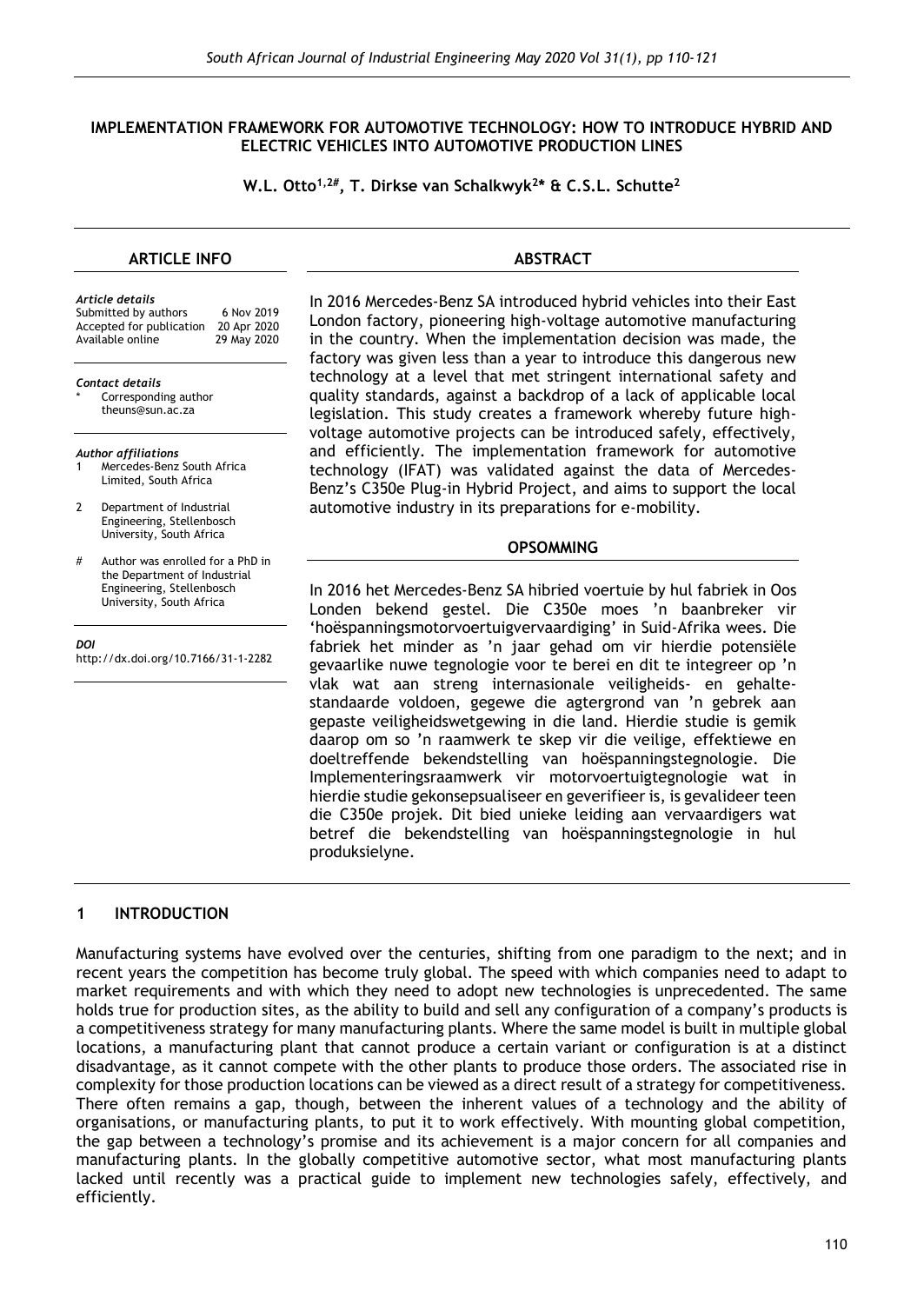With the global trend toward e-mobility, it was perhaps inevitable that at some point a South African automotive plant would be asked to move in this direction too, whether they were ready or not. In November 2015, to meet increasing global demands, Daimler AG instructed its local subsidiary, Mercedes-Benz South Africa, to start producing the Plug-in Hybrid variant of its popular C Class model. This multimillion Euro project was kicked off a few days later in the South African factory, with the goal of delivering units to market by the third quarter of 2016, giving the factory less than a year to introduce a complex, potentially dangerous new technology, and to deliver a product meeting international Mercedes-Benz quality and safety standards. At the time of the implementation decision, no other local automotive manufacturers were producing high-voltage-enabled vehicles or using such components. There was also no specific South African legislation governing how technology of this kind should be treated in the workplace, nor any framework for how it could be introduced safely, effectively, and efficiently. The risks, and the associated resistance, had to be carefully managed by the implementation team against the backdrop of this lack of applicable safety legislation or regulations.

# **2 PROBLEM STATEMENT**

Mercedes-Benz South Africa was the first, but very likely not the last, South African manufacturer to be asked to implement high-voltage technology, and although the instruction to implement a technological change is typically initiated at a strategic level, the implementation of that decision often occurs at a lower stratum, necessitating a more practical approach. Current change management methodologies are too conceptual for the rapid implementation required by the globally competitive automotive industry, specifically in their manufacturing plants. While many frameworks have been proposed to manage change and complexity, no practical and measurable framework was available whereby manufacturing plants could introduce high-voltage technological change, such as the introduction of the C350e, to their production lines, and the local implementation team needed such a framework to implement it safely, effectively, and efficiently.

The aim of this research was to understand the intricacies of change management and complexity management, and specifically the aspects applicable to introducing technological change to automotive production lines. The key elements necessary to formulate a conceptual framework to aid manufacturers with these types of projects were identified, and the focus was placed on the high-voltage technology needed to produce hybrids and electric vehicles. The goal of this research was to conceptualise, verify, and validate a practical and measurable linear framework to facilitate the rapid implementation of this technology, and to support competitiveness in the global automotive industry. It is hoped that this will be the foundation for a framework for the automotive sector, similar to what the consolidated framework for implementation research (CFIR) is in the healthcare sector [1]. The approach, similar to that taken by the CFIR, was to embrace, rather than replace, the existing literature and body of knowledge. The implementation framework for automotive technology (IFAT) developed in this study consolidates a myriad of different yet overlapping concepts, and bridges their individual shortcomings to offer a meta-theoretical holistic solution to introducing high-voltage technology to automotive production lines safely, effectively, and efficiently.

The research objectives were to:

- Obtain a comprehensive understanding of change management, complexity management, and implementation theory in the context of high-voltage automotive technology.
- Develop and verify a conceptual framework to introduce high-voltage technological change in the existing production lines of automotive manufacturers.
- Validate the framework with data from Mercedes-Benz South Africa's pioneering C350e Plug-in Hybrid Project.
- Provide a validated, practical framework to introduce and implement high-voltage technology, maintaining the identified pre-requisites and automotive standards, while measuring the associated impacts on production.

## **3 RESEARCH DESIGN**

The Soft Systems Methodology (SSM) was selected as the guiding methodology for the research, due to its proven effectiveness at dealing with social problems such as change management. SSM can be viewed as a multidisciplinary approach to problem-solving and an action-orientated method of inquiry into difficult situations, where the user learns by investigating the situation and then defining the necessary actions to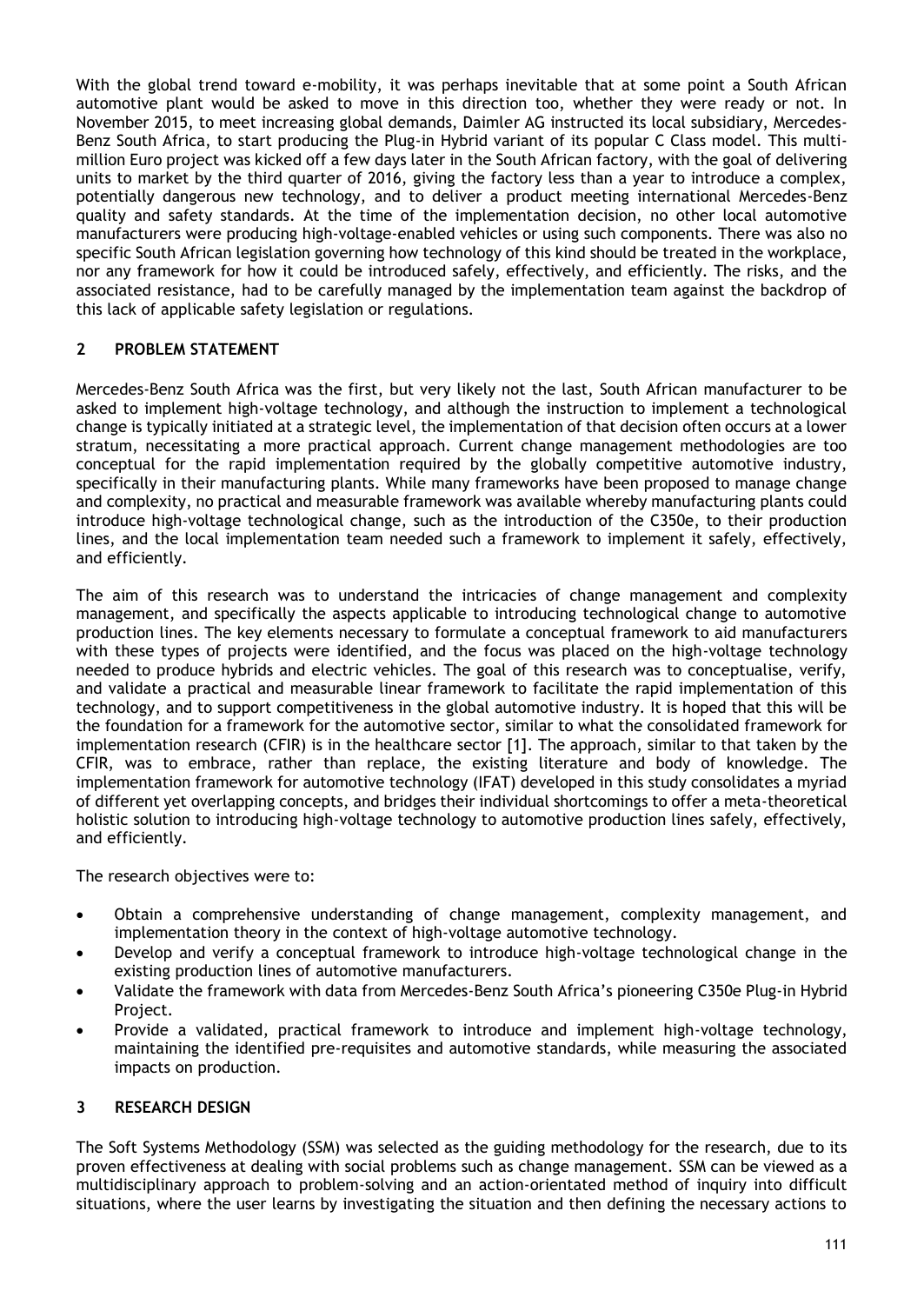improve that situation. SSM has been shown to be very well-suited to management-related problematic situations in the organisational context [2]. The scale and complexity of the research necessitated this approach, rather than a mechanistic systems engineering worldview, as it dealt primarily with *soft* human activity rather than with *hard* systems that could be engineered in a vacuum.

A progressive approach of different analysis methods was used in order to create a framework that addressed the research aim and objectives. Initially, a narrative literature review was done to summarise the existing body of knowledge and the literature related to the topic, and to define the problematic situation. A systematic literature review was then used to delve deeper and to facilitate a comprehensive review of the relevant literature. This provided most of the theoretical foundation and understanding of the framework. The conceptual framework was verified against the research requirements, and validated against a case study of the only relevant introduction by a South African automotive manufacturing plant to date, the C350e Plug-in Hybrid Project. A pilot and four production trials served as iterations. Having validated the framework, conclusions were reached, and recommendations for further research were provided.

# **4 LITERATURE REVIEW**

# **4.1 The CFIR as a foundation for the IFAT**

It was recognised that healthcare interventions that were proven effective in research studies often failed to translate to correlating improvements in real patient treatment and care in various contexts. Many implementation theories were described in implementation science that promote the effective implementation of healthcare interventions, and, while significant overlap could be seen when comparing these theories, each in its own right lacked crucial elements of some of the others. The CFIR was intended to incorporate all the common concepts from the published work in implementation science, as well as the unique ones from the various articles and theories, to create a multi-dimensional framework that would embrace, rather than replace, the existing research. It was aimed at advancing the field of implementation science and providing a platform on which the field's knowledge base could be expanded. This is what the IFAT aims to do for automotive technology, specifically for the high-voltage technology associated with emobility.

## **4.2 Change management**

Although it can often be emergent, change can also be managed. Change management is the study of "moving an organisation from an old state to a new one in a planned way" [3]. Change management as a field of study is widely accepted to have stemmed from the pioneering work of Kurt Lewin, whose 'unfreeze-change-refreeze' or 'changing as three steps' model is believed to be at the core of almost all modern change management theory [4]. More than 40 models and constructs were studied to develop the IFAT, forming three main clusters, describe below.

## **4.3 Change uptake concepts**

It has been shown that not everyone accepts change at the same pace. In 1962, Prof. Everett Rogers set forth his 'diffusion of innovation' model, depicting change acceptance as a norm distribution comprising five different groups [5]. The 'innovators', 'early adopters', 'early majority', 'late majority', and 'laggards' all have unique characteristics that need to be understood if they are to be managed effectively. Not everyone will accept change in an early stage, no matter how convincing the 'pitch' may be; but an astute implementation team can use this knowledge to their advantage. By understanding change uptake concepts, the strengths and weaknesses of different types of people can give the implementation team the necessary tools for a successful introduction.

# *4.3.1 Organisational change capability models*

These models provide insight into factors that influence an organisation's ability to implement change successfully. Many such models and frameworks exist, with varying and often overlapping concepts of what influences and determines success. The activities of communication, sponsorship, coaching, and training, as well as resistance management, emerge across many models, and can be viewed as over-arching organisational change capability levers. These are not activities to be done in isolation, but rather are tools that an implementation team can use to drive change in an organisation effectively and successfully.

## *4.3.2 Linear change methodologies*

Linear change methodologies provide a step-by-step approach to change management. They provide a practical 'do this, then do that' approach that is substantially more tangible than most change management methodologies, and arguably more applicable for use in rapid implementation projects. To meet the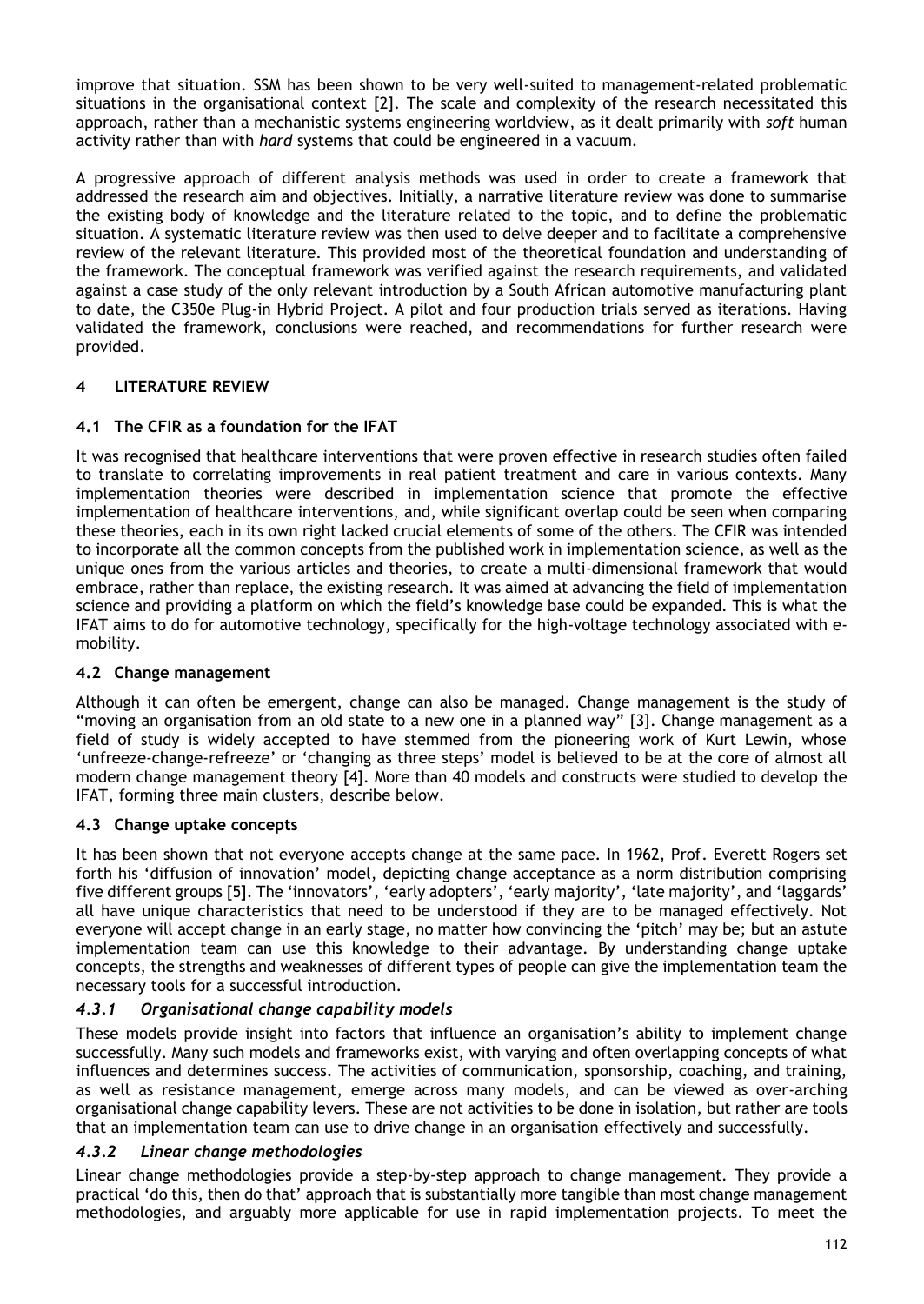research objectives, a practical step-by-step approach was required, and linear change concepts provide this practical methodology. A linear approach therefore forms the core around which the IFAT was developed.

## **4.4 Complexity management**

Complexity in systems — specifically, production systems — is of significant concern to companies, as it has been shown that lowering complexity can be linked to increased performance of the manufacturing network. Complexity should therefore be treated as a cost criterion that companies should strive to minimise (Wiendahl and Scholtissek 1994) [7]. It is reported that the food conglomerate Kraft created a \$400 million annual saving 'simply' by removing complexity from the manufacturing and supply operations of Toblerone chocolate [8].

Automotive companies around the world operate in an extremely competitive industry, with regulations regularly being strengthened and market and customer demands constantly changing. While product and process variety is seen as a way of improving the customer's value-perception, they also create complexity for the organisation, and companies are always looking at ways to mitigate related increases in manufacturing costs [9] [10]. When automotive manufacturing is considered, the relevant domains of complexity can be clustered into three sub-categories: product complexity, production/process (manufacturing system) complexity, and organisational complexity [11].

# *4.4.1 Product complexity*

'Product variety' can take a number of forms, and has to do with the variances of parts and their combinations, such as different colour parts and different sizes of engine. Option complexity relates to the number of configuration options on the products, such as a model having full roof, sunroof, or panoramic roof options. 'Model mix complexity' is the variety of different models built on the same assembly line. Simulations and empirical data show that an increase in product variety in automotive production leads to a significant negative impact on performance, in terms of both quality and productivity [12].

Product complexity can be mitigated in a number of ways, including modularity. A modular supply chain can greatly reduce complexity in production plants. A manufacturing plant could, for example, reduce the complexity of handling and assembling hundreds of parts in-house, and instead opt to have a Tier1 supplier deliver sub-assembled cockpits, axles, etc. Another example of mitigating product complexity that is gaining traction is that of 'Warenkorb', or 'shopping cart'. This concept seeks to simplify assembly operator tasks by giving the responsibility for picking the correct parts to the supply chain rather than to the operator. Under this concept, a 'shopping cart' is filled only with the parts for a specific vehicle, so the operator does not need to decide on applicable parts; they 'simply' fit the parts that are on the trolley that accompanies the vehicle, greatly mitigating the product complexity for the operator. This method also reduces waste by eliminating walking, and significantly reduces line-side space requirements by removing racking. Standardising components is often not practically possible for manufacturing plants that typically build according to the design intent of their centralised research and development divisions, while the ability to reduce the size of the product portfolio is mostly limited by the competitiveness strategy previously discussed.

# *4.4.2 Production and process complexity*

An important aspect of assembly system design is sequence planning, as robust assembly planning can reduce complexity. The physical and logical layout of a manufacturing system dictates material flow planning, particularly the movement of parts and tools to and from warehouses and on the shop floor. This complexity correlates not only with transportation costs, but also with overall resource efficiency. Operators at various stations along an assembly line often manually select and assemble components. They must select the right parts and the correct tool to assemble the order according to the customer's requirements. Complexity is manifested in the worker's effort to recognise, grasp, orient, insert, and assemble. This process of continuously selecting precisely the correct combination of parts and tools is often repeated hundreds of times a day to produce the vehicles to specification. As this variety increases, the operators are faced with growing complexity and the need for quick decision-making in a 'takt'-based environment, influencing overall system performance. Higher complexity is linked to a longer assembly time for manual assembly, and for automatic assembly it translates into higher equipment costs. The 'Warenkorb' technique also mitigates production and process complexity by reducing these decision parameters.

A manufacturing system should not be seen as a fixed object, but rather as one that is subject to adaptation and emergence [13]. Well-designed systems often have features that allow for adaption and reconfiguration, including modular design (both physically and in logic), cellular workstations, buffers, and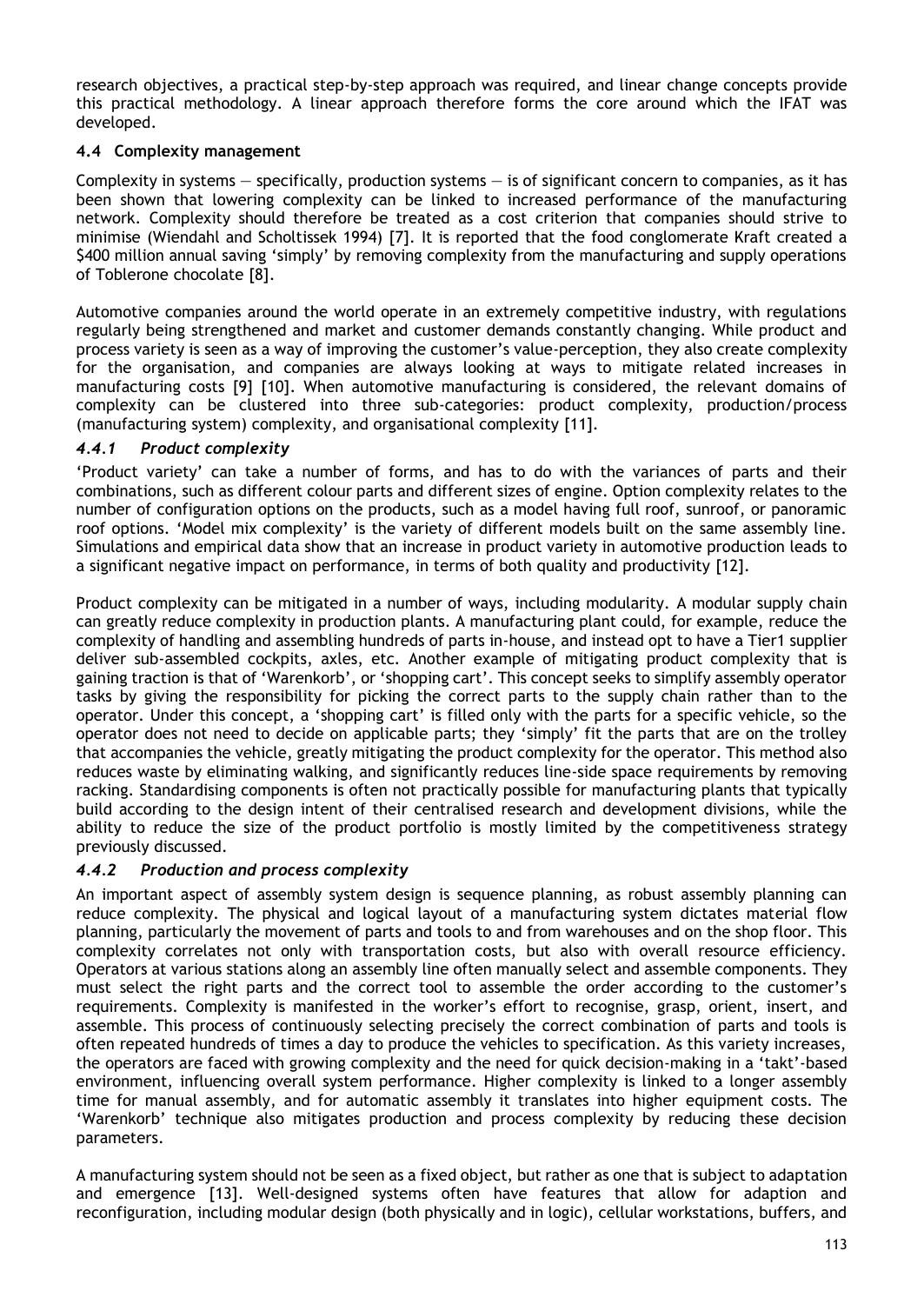physical de-couplers. Reconfigurable systems that are able to produce a high variety of different products often include technological enablers such as functional changeability, scalability, and modularity [14]. It has been shown that, as product variety increases, the optimal supply chain configuration moves from nonmodular to modular assembly [12]. Modularity, therefore, can also be seen as a way of mitigating an increase in production complexity. Scalability and mixed-model assembly lines are further ways of coping with fluctuating demand on individual products.

# *4.4.3 Organisational complexity*

There is significant evidence that an organisation's network structure correlates with its efficiency, competitiveness, and overall performance [15]. Vertically integrated supply chains offer an organisationallevel way of handling the increase in variety demanded by the mass customisation paradigm. Vertical integration, or 'disintegration' in this context, is an extension of the modularity concept that can be used to reduce product complexity; and, while it is effective in that, it also has an effect on mitigating organisational complexity.

A further strong mechanism in managing organisational complexity is to leverage the various managerial levels in the organisation effectively and efficiently — what Elliott Jaques called 'stratified systems theory' [16]. Jaques [16] argues that executives should plan in years and decades, not months or days, allowing organisations to be better prepared for market and other changes. Stratified systems theory proposed that work could be divided into seven levels, or 'strata'. As the levels increase, so does the complexity, and each level therefore poses new challenges to the decision-makers, becoming increasingly conceptual or 'fuzzy' the higher the strata. Jacques [16] showed how organisational structure directly impacts effectiveness, and that effectively leveraging the various strata leads to greater long-term efficiency.

## **4.5 Implementation theory and continuous improvement**

Countless method variations are possible when implementing a new system or technology, but four main approaches can be identified. 'Direct changeover' ends the old system completely before starting the new. 'Parallel running' has both systems running in parallel for a limited period of time, while 'phased implementation' has a tapering approach, with the old systems gradually reducing as the new system increases. 'Pilot running' allows for tests (pilots) of the new systems while the old system continues unaltered before a complete change is made. The norm in the automotive sector is akin to 'pilot running', where trial vehicles of the new model are built in iterative maturity loops, while the old model continues in production. Once all requirements are met, the new model is fully introduced, typically with a direct changeover.

To determine the effectiveness and efficiency of the implementation, and to learn from it, it is necessary that it be evaluated. The method of evaluation must be robust enough to allow a critical view of the implementation and, in the case of phased introductions, there should be an opportunity to correct or improve aspects prior to the next phase or before the implementation is finalised. By embracing these concepts, it is possible to design a framework that will function in the highly competitive automotive sector and improve the rate of success of implementation projects.

## **4.6 High-voltage technology**

Hybrid vehicles are fundamentally different from standard vehicles, which are almost exclusively powered by internal combustion engines. For the purposes of this study, the term 'hybrid vehicle' refers to a vehicle with a conventional engine and an electric motor. By contrast, full electric vehicles typically have only an electric motor, or multiple electric motors, to propel them. The power required by the motors is stored in batteries, with no combustion of fuel to create motion, as is the case with conventional or hybrid vehicles. Hybrids, however, also require high-voltage components — specifically, high-voltage batteries.

Manufacturing high-voltage components is specialised, and is largely concentrated in only a handful of countries, meaning that most have to be imported. The import of high-voltage batteries specifically is very strictly controlled, with stringent packaging and shipping regulations. Returning or discarding damaged or non-conforming batteries is also a critical topic to consider, as the possibility of safely shipping damaged batteries back to their import-suppliers or of safely discarding them is often limited [17]. Hybrid vehicles have batteries with significantly higher voltages than conventional vehicles, due to the need to drive in an electric mode  $-$  i.e., without using a combustion engine. The German VDE (Verband der elektrotechnik elektronik informationstechnik e.V) specifies that humans are endangered by contact with 50V alternating current or 120V direct current upwards, while the Economic Commission for Europe of the United Nations (UNECE) stipulates that the maximum contact voltages in the automotive industry are 30V alternating current or 60V direct current. It should be noted that it is not the voltage alone that is dangerous, but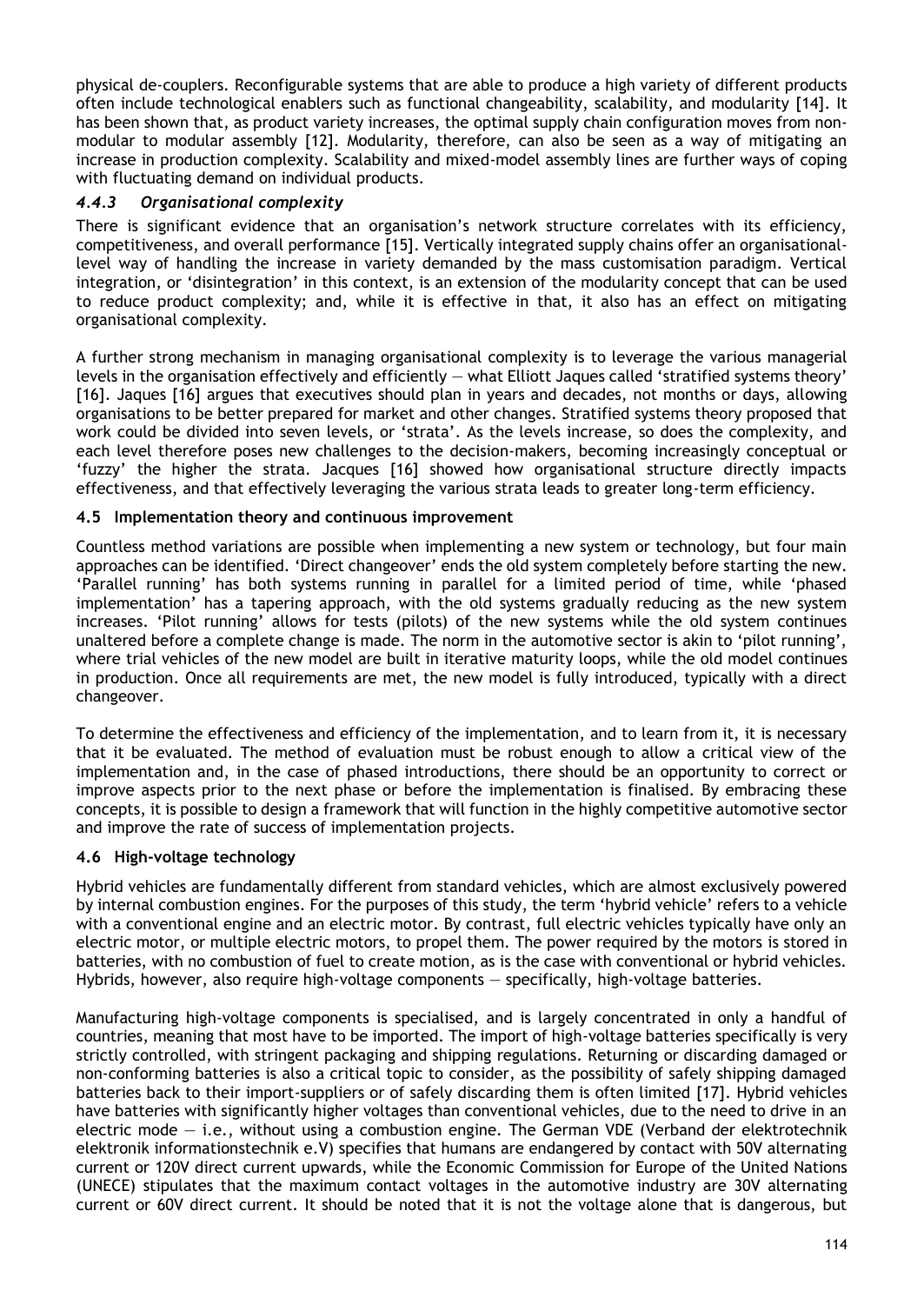rather the current. 'High-voltage' is used here for ease of reference, as this is the commonly used and familiar terminology. While new technologies can have many benefits, they can also introduce new risks, and introducing them is a sensitive process due to the initial safety concerns [18].

High-voltage legislation differs around the world. The Occupational Health and Safety Act (1993) in South Africa defines machinery as an "article (particular object or item) or combination of articles assembled arranged or connected and which is used or intended to be used for converting any form of energy to performing work or which is used or intended to be used whether incidental thereto or not for developing receiving storing containing confining transforming transmitting transferring or controlled any form of energy". The South African Electrical Machinery Regulations 1988 apply to "designers, manufacturers, installers, sellers, users, employers and suppliers who design, manufacture, install, sell, generate or use electrical machinery". Though it is 'only' a component and forms part of the vehicle, under the definition of South Africa's Occupational Health and Safety Act**,** a high-voltage battery can be defined as 'machinery', which in turn means that the Electrical Machinery Regulations would be applicable to any manufacturer in the country using this technology [19] [20]. However, no legislation is specifically aimed at high-voltage technology, and automotive manufacturers in South Africa are not bound by the international regulations cited earlier. This is possibly also the case in the many other developing countries where automotive manufacturers are increasingly placing their manufacturing plants. The relevant legislation would need to be scrutinised for each implementation project to ensure full compliance with local regulations. Where there is no specific legislation, there are also likely to be no accredited providers of safety training, which could be a hurdle to introducing the technology in those countries. Companies that wish to introduce the technology under these circumstances may need to use international trainers, but would be recommended to make provision for local training, as new employees entering the workforce would create a sustained demand.

The unique components are the reason that the production of hybrid and electric vehicles is so specialised and needs a special focus. Suppliers, shipping routes and methods, and many related factors must be addressed when introducing high-voltage technology. Special attention needs to be paid to safety training and legislative topics, to ensure that the introduction does not endanger any staff or contractors and does not contravene any legislative or regulatory requirements. It is clear that the introduction of high-voltage technology is not something that should be undertaken lightly. The need for a robust framework is undeniable.

## **5 FRAMEWORK DEVELOPMENT AND VERIFICATION**

While change management is very useful in a theoretical approach, the fact is that, in large multinational companies such as automotive manufacturers, the decision-making team, the technology development team, and the implementation team might all reside on different continents; and this effectively rules out certain steps in many of the models, or alters them significantly from the original intent. Most change management theories or frameworks are abstract, and do not give concrete, practical guidance that can be followed by implementation teams in these situations. From the perspective of automotive manufacturing plants, what was missing in the literature was a hands-on practical and measurable implementation framework. Manufacturing plants needed something that an implementation team could use practically, to effectively, efficiently, and safely introduce high-voltage technology to their production lines, and to manage or mitigate the associated rise in complexity. The main research objective was to create this framework.

Having reviewed the literature on concepts of change uptake, psychological change experience models, organisational change capability models, and linear change methodologies, one can evaluate the strengths and weaknesses of the different constructs. The linear models lack depth with regard to aspects of successful implementation. The non-linear models provide insight into these success factors, but lack a practical step-by-step approach. To create a holistic meta-theoretical construct that addresses all the research requirements, the strengths of all these change management categories must be amalgamated. To create a conceptual framework, the strengths of these different change management models and methodologies had to be combined with the applicable aspects of complexity management — specifically, those related to the mitigation of product, process, and organisational complexity. A thorough understanding of different types of introduction and of their application also had to be combined with a detailed understanding of high-voltage technology, if the framework was to be effective at introducing this type of technology. The research requirements were built around the objectives and formulated in the categories proposed by Van Aken *et al*. [21] — namely, functional requirements, user requirements, design restrictions, attention points, and boundary conditions. The four bodies of knowledge were routed through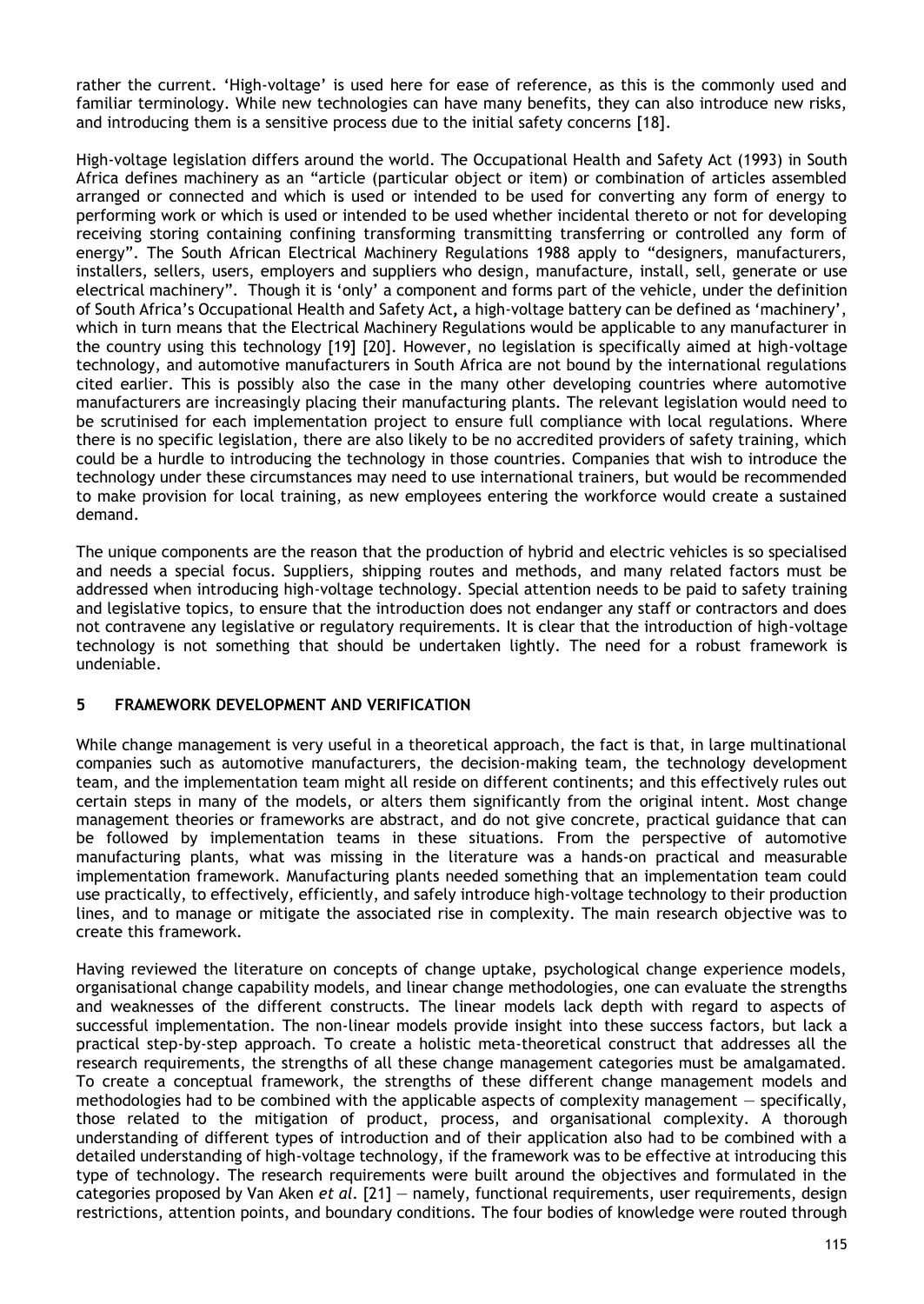the five different requirement types, and all were considered in the development of the conceptual framework and later theoretically verified before validation. Lastly, the developed framework had to be formatted into a linear style to provide the practical step-by-step approach required by the main research objective. The linear approach is fundamental to satisfying the main research objective, as non-linear constructs are arguably more complex and are probably more difficult to use practically in the rapid implementation projects that automotive manufacturing companies face. The approach taken is graphically represented in [Figure 1](#page-6-0).



<span id="page-6-0"></span>**Figure 1: Creating the IFAT**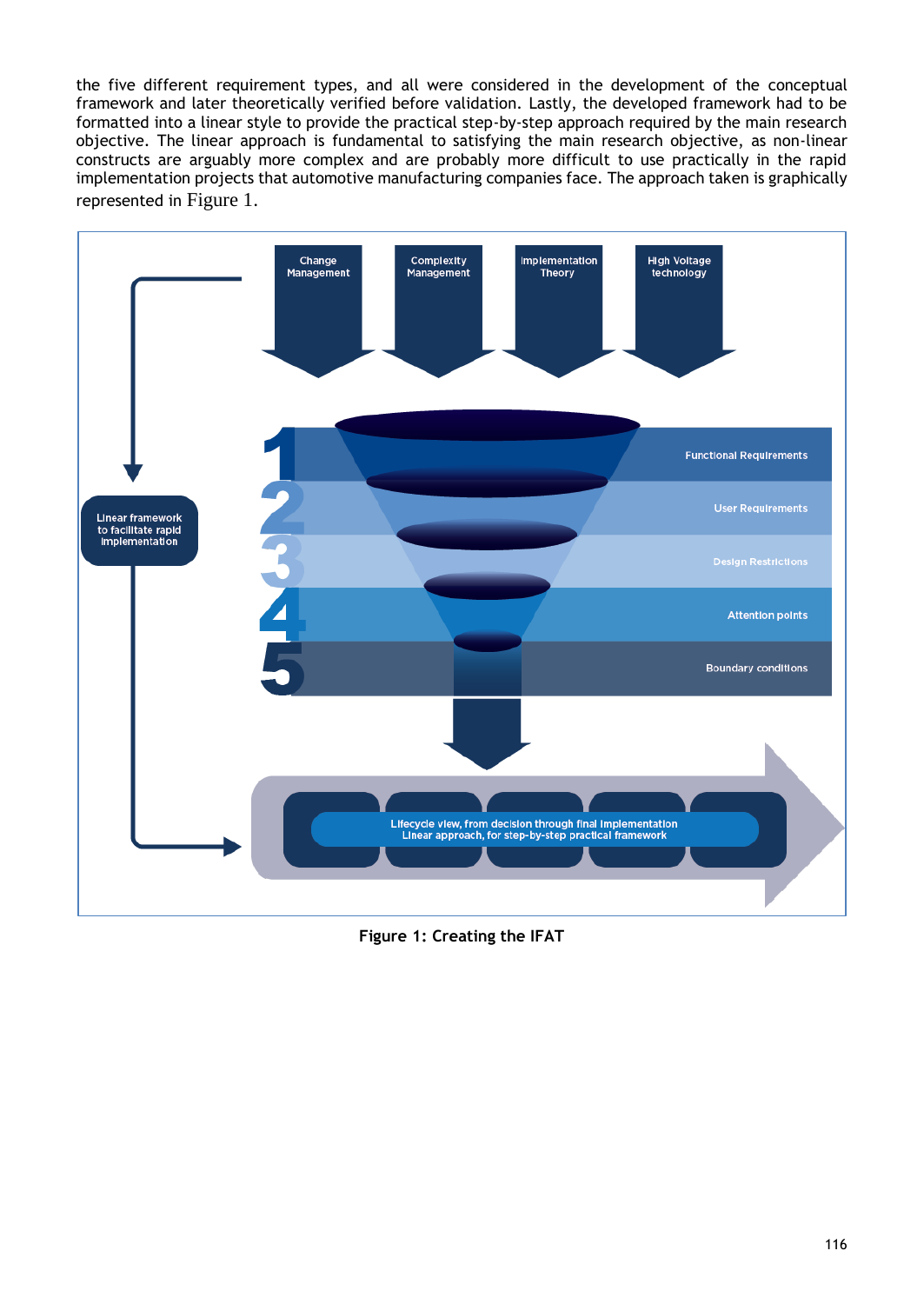

# **Figure 2: Step view of the IFAT**

<span id="page-7-0"></span>

**Figure 3: Detailed view of the IFAT**

<span id="page-7-1"></span>The resulting five linear steps of the IFAT [\(Figure 2](#page-7-0)) are titled "Vision", "Method", "Pilot", "Implementation", and "Improve", with each 'Step' detailed ([Figure 3\)](#page-7-1) with regard to its:

- **Purpose, context, and timing:** Describing what the Step is trying to achieve, in which environment this is being done, and within which timeframe.
- **Main resources and activities:** Detailing the main resources, whether people or other, as well as the actions that need to be completed in the Step.
- **High-voltage focus points:** Providing clarity on the HV aspects that are largely applicable to all implementation projects of this technology: safety and training, facilities and equipment, processes and resource efficiency, and components and supply chains.
- **Output requirements:** Specifying the required output that the Step should deliver.

Each sub-process was given a unique reference number that was used when verifying and validating the framework. The C350e Plug-in Hybrid Project of Mercedes-Benz SA was used to validate the framework, with demonstrable results.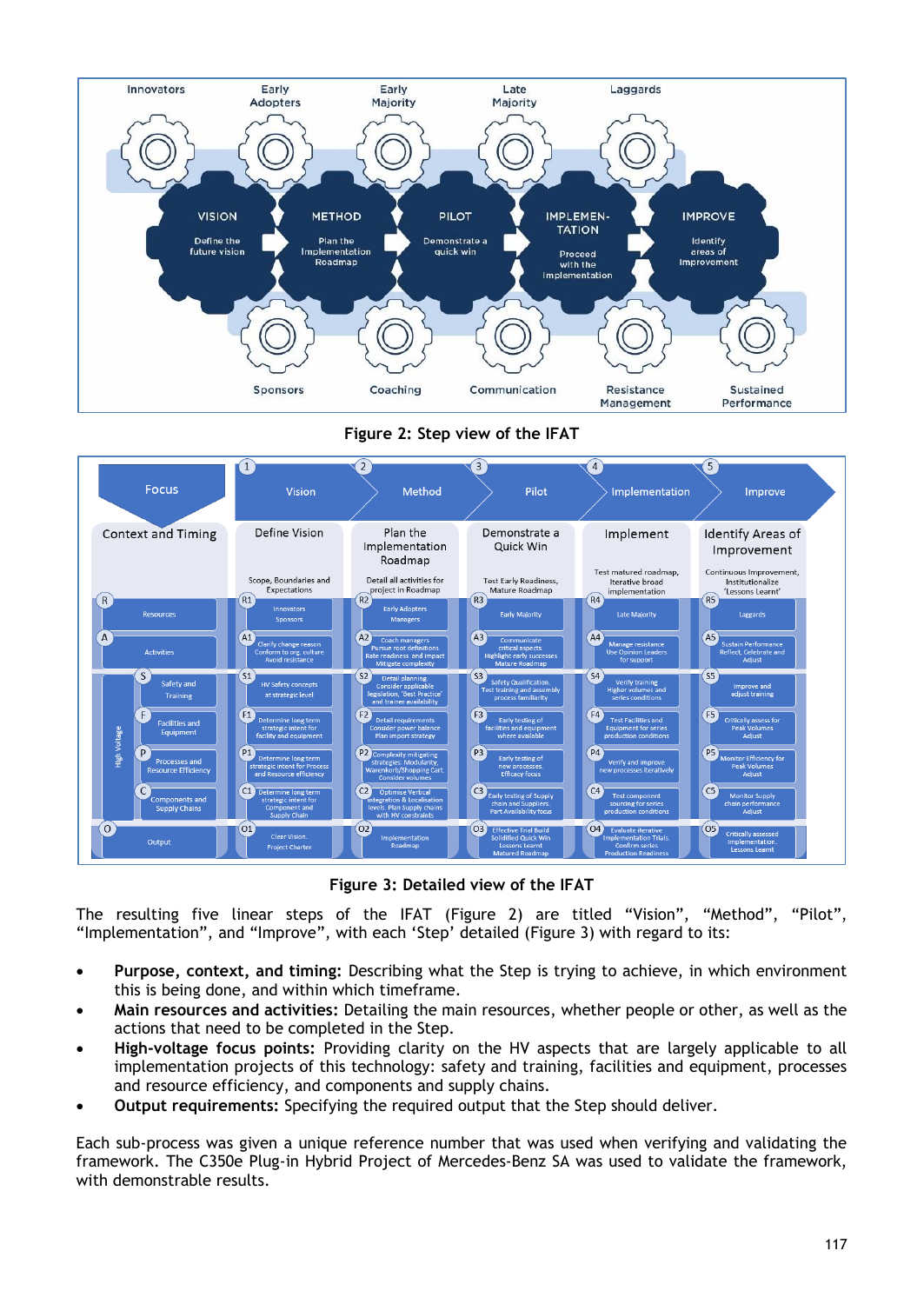# **6 FRAMEWORK VALIDATION**

The requirements of each Step of the IFAT were qualitatively validated against the C350e Plug-in Hybrid Project and the observations summarised in [Table 1.](#page-8-0)

<span id="page-8-0"></span>

| Process         | <b>IFAT requirement</b>                                          | Case study observation and Notes                                                                                                             |
|-----------------|------------------------------------------------------------------|----------------------------------------------------------------------------------------------------------------------------------------------|
| R1              | Innovators                                                       | Effective use of innovators. International coalition of very senior                                                                          |
|                 | <b>Sponsors</b>                                                  | project sponsors, with clearly communicated project support.                                                                                 |
| A1              | Clarify change reason Conform to                                 | Clear reason for change communicated, conforming to prevalent                                                                                |
|                 | organisational culture                                           | organisational culture of innovation and flexibility. Resistance                                                                             |
|                 | Avoid resistance                                                 | effectively nullified.                                                                                                                       |
| 51              | HV safety concepts                                               | HV safety addressed early by sponsors, project leader, and                                                                                   |
|                 | at strategic level                                               | implementation team. In lieu of locally applicable legislation, there<br>was a unanimous decision to follow German safety legislation and to |
|                 |                                                                  | strive for international best practice.                                                                                                      |
| F <sub>1</sub>  | Determine long-term strategic                                    | Understood from feasibility study by Daimler AG                                                                                              |
|                 | intent for facility and equipment                                |                                                                                                                                              |
| P <sub>1</sub>  | Determine long-term strategic                                    | Understood from feasibility study by Daimler AG                                                                                              |
|                 | intent for process and resource                                  |                                                                                                                                              |
|                 | efficiency                                                       |                                                                                                                                              |
| C1              | Determine long-term strategic                                    | All parts were already available in Germany, but not all parts could                                                                         |
|                 | intent for components and                                        | practically be imported. Mistake in strategic understanding                                                                                  |
| 01              | supply chain<br>Clear vision                                     | eventually led to SOP delay.<br>Sponsors, project leader, and implementation team communicated                                               |
|                 | Project charter                                                  | clear vision for the change. Project charter was formalised.                                                                                 |
| R <sub>2</sub>  | Early adopters                                                   | Acceptance of the technology diffused to early adopters. Various                                                                             |
|                 | Managers                                                         | managers consulted and trained on benefits and dangers of HV                                                                                 |
|                 |                                                                  | technology.                                                                                                                                  |
| A <sub>2</sub>  | Coach managers                                                   | Managers coached. CATWOE analysis and Risk: Impact assessment                                                                                |
|                 | Pursue root definitions                                          | performed retrospectively. If done at the time, the SOP delay might                                                                          |
|                 | Rate readiness and impact                                        | have been avoided. Complexity mitigation through modularity.                                                                                 |
|                 | Mitigate complexity                                              |                                                                                                                                              |
| S <sub>2</sub>  | Detail planning                                                  | Detailed safety planning. Approximately 1300 people identified for                                                                           |
|                 | Consider applicable legislation,<br>'best practice', and trainer | training at German HV2 level, with international trainers brought in<br>and local trainers up-skilled to ensure sustainability.              |
|                 | availability                                                     |                                                                                                                                              |
| F <sub>2</sub>  | Detail requirements Consider                                     | Facilities and equipment planned in detail, specifically because                                                                             |
|                 | power balance Plan import                                        | running production could not be halted. Innovative local solutions                                                                           |
|                 | strategy                                                         | were pursued where possible to reduce long-term international                                                                                |
|                 |                                                                  | dependency.                                                                                                                                  |
| P <sub>2</sub>  | Complexity mitigating strategies:                                | A modular concept was followed, with the majority of the work                                                                                |
|                 | modularity, Warenkorb/shopping<br>cart Consider volumes          | content being accommodated in the hybrid lift station.                                                                                       |
| $\overline{C2}$ | Optimise vertical integration &                                  | The import of battery was found to be extremely difficult, due to                                                                            |
|                 | localisation levels                                              | strong regulations. Localisation was neglected, and later found to be                                                                        |
|                 | Plan supply chains with HV                                       | a critical path, leading to a delay of the SOP.                                                                                              |
|                 | constraints                                                      |                                                                                                                                              |
| 02              | Implementation                                                   | Implementation roadmap was based on existing change year project                                                                             |
|                 | roadmap                                                          | timelines and an investigation of the bill of material.                                                                                      |
| R <sub>3</sub>  | Early majority                                                   | Quick win of engineering trial diffused the technology to the early                                                                          |
| A3              | Communicate critical aspects                                     | majority.<br>Critical aspects of safety and training effectively communicated with                                                           |
|                 | Highlight early successes                                        | newsletters, etc. Early success of engineering trial highlighted and                                                                         |
|                 | Mature roadmap                                                   | celebrated – specifically, the better-than-expected on-line ET build.                                                                        |
|                 |                                                                  | The roadmap was matured through findings during the ET.                                                                                      |
| S <sub>3</sub>  | Safety qualification                                             | Training was done in Germany and tested during the engineering                                                                               |
|                 | Test training and assembly                                       | trial, although live batteries could not be used due to the tight                                                                            |
|                 | process familiarity                                              | timeline. Logistic staff who should receive the HV battery could not                                                                         |
|                 |                                                                  | be trained in time.                                                                                                                          |
| F3              | Early testing of facilities and                                  | The lift station was not yet operational, so the work content of the                                                                         |
|                 | equipment where available                                        | modular cell was tested in the 'Training Island'. A 'dummy' battery                                                                          |
| P <sub>3</sub>  | Early testing of new processes                                   | was used to test the manipulator on the line.<br>To test series processes as far as possible, the decision was made to                       |
|                 | <b>Efficacy focus</b>                                            | build the ET on the existing production lines. This proved very                                                                              |
|                 |                                                                  | effective, and was more efficient than initially thought.                                                                                    |

#### **Table 1: Validation of the IFAT**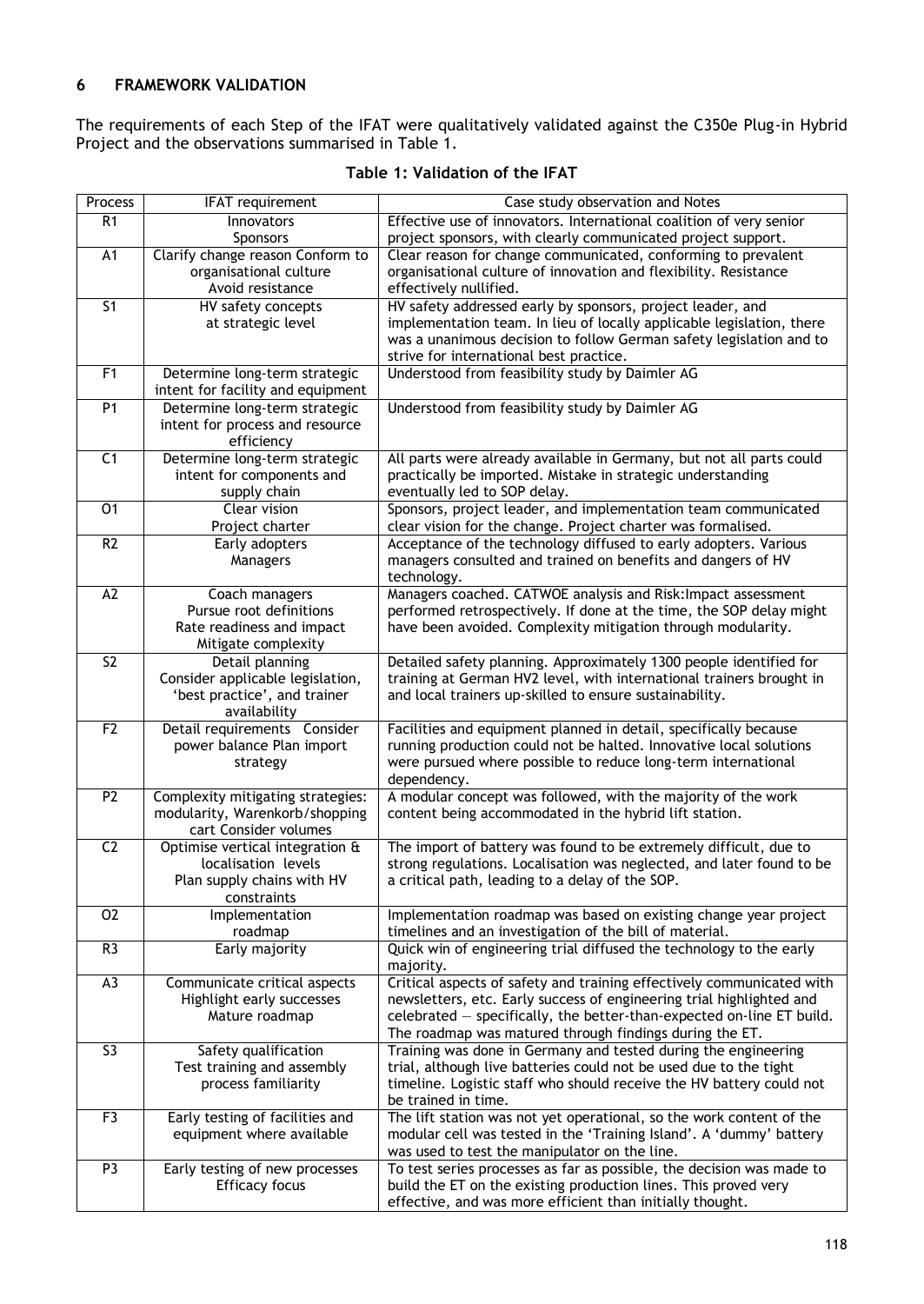| Process                  | <b>IFAT</b> requirement                                     | Case study observation and Notes                                                                        |
|--------------------------|-------------------------------------------------------------|---------------------------------------------------------------------------------------------------------|
| $\overline{C}$           | Early testing of supply chain and                           | Through the early ET it was found that the local wiring harnesses                                       |
|                          | suppliers.                                                  | would not be ready in time for the SOP and that a small delay would                                     |
|                          | Part availability focus                                     | be required to meet international Mercedes-Benz quality standards.                                      |
| $\overline{03}$          | <b>Effective trial build Solidified</b>                     | The engineering trial was very effective. Two early-stage units were                                    |
|                          | quick win                                                   | built, largely on the existing production lines. Shortcomings of the                                    |
|                          | Lessons learnt                                              | original roadmap were highlighted, and the project timeline could be                                    |
|                          | Matured roadmap                                             | adapted early enough to keep to the original vision of customer units                                   |
|                          |                                                             | by third quarter of 2016.                                                                               |
| R4                       | Late majority                                               | Better than expected ET result used to diffuse the innovation to the                                    |
|                          |                                                             | late majority.                                                                                          |
| $\overline{A4}$          | Manage resistance                                           | Regular company notices used to highlight HV safety and company's                                       |
|                          | Use opinion leaders for support                             | commitment to it. Media articles were used instead of opinion                                           |
|                          |                                                             | leaders to leverage broad support.                                                                      |
| $\overline{\mathsf{S4}}$ | Verify training                                             | Training was verified across all three shifts, with increasing unit                                     |
|                          | Higher volumes and series                                   | volumes with the iterative production trials.                                                           |
|                          | conditions                                                  |                                                                                                         |
| F <sub>4</sub>           | Test facilities and equipment for                           | Lifter and high station tested in PT1, and improvements made to                                         |
| P <sub>4</sub>           | series production conditions                                | buffer management for PT2.                                                                              |
|                          | Verify and improve new                                      | Iterative improvements to production processes, with PT3 largely                                        |
| C <sub>4</sub>           | processes iteratively                                       | representing series conditions.<br>PT1 built with imported harnesses, with local harnesses by PT2. Live |
|                          | Test component sourcing for<br>series production conditions | HV batteries used from PT1.                                                                             |
| 04                       | Evaluate iterative                                          | Effectiveness and efficiency proven in PT1-PT4, both qualitatively                                      |
|                          | implementation trials                                       | and quantitatively. Series production readiness confirmed, and                                          |
|                          | Confirm series production                                   | objective of official start of production in Q3 2016 reached.                                           |
|                          | readiness                                                   |                                                                                                         |
| R <sub>5</sub>           | Laggards                                                    | The effective and efficient implementation, together with positive                                      |
|                          |                                                             | media attention, served to diffuse the innovation to the laggards.                                      |
| A <sub>5</sub>           | Sustain performance Reflect,                                | By celebrating the project's success and giving staff the opportunity                                   |
|                          | celebrate and adjust                                        | to experience the new project, the performance was sustained and                                        |
|                          |                                                             | the organisational culture strengthened for future projects. Major                                      |
|                          |                                                             | lessons were learnt, and a part readiness team created for future                                       |
|                          |                                                             | implementations.                                                                                        |
| S <sub>5</sub>           | Improve and adjust training                                 | ET and PTs served to iteratively improve training. Local trainers were                                  |
|                          |                                                             | upskilled to facilitate future training on-site.                                                        |
| F5                       | Critically assess for peak                                  | Facilities and equipment found to be largely effective and efficient.                                   |
|                          | volumes Adjust                                              |                                                                                                         |
| P <sub>5</sub>           | Monitor efficiency for peak                                 | Production processes found effective, although efficiency was found                                     |
|                          | volumes                                                     | to be volume-dependent. If volumes dropped, the high station                                            |
|                          | Adjust                                                      | personnel would not be efficiently utilised, and alternatives would                                     |
|                          |                                                             | have to be investigated.                                                                                |
| C <sub>5</sub>           | Monitor supply chain                                        | The main lesson learnt from the project was related to suppliers and                                    |
|                          | performance                                                 | supply chains. Localisation focus was greatly improved for future                                       |
|                          | Adjust                                                      | projects.                                                                                               |
| $\overline{05}$          | Critically assessed                                         | The C350e project was both effective and efficient, with many                                           |
|                          | implementation.                                             | lessons learnt for future implementations. The largest contribution is                                  |
|                          | Lessons learnt                                              | likely the inspiration for the IFAT.                                                                    |

Quantitative data for the engineering trial (pilot step) and production trials (implementation step) supports and confirms the qualitative findings. Mercedes-Benz SA was able to improve iteratively with each subsequent build. Production time lost per trial units was reduced from 48 minutes to zero [\(Figure 4\)](#page-10-0), and relevant quality defects were reduced from 325 faults per hundred to zero relevant failures before the official start of production [\(Figure 5\)](#page-10-1).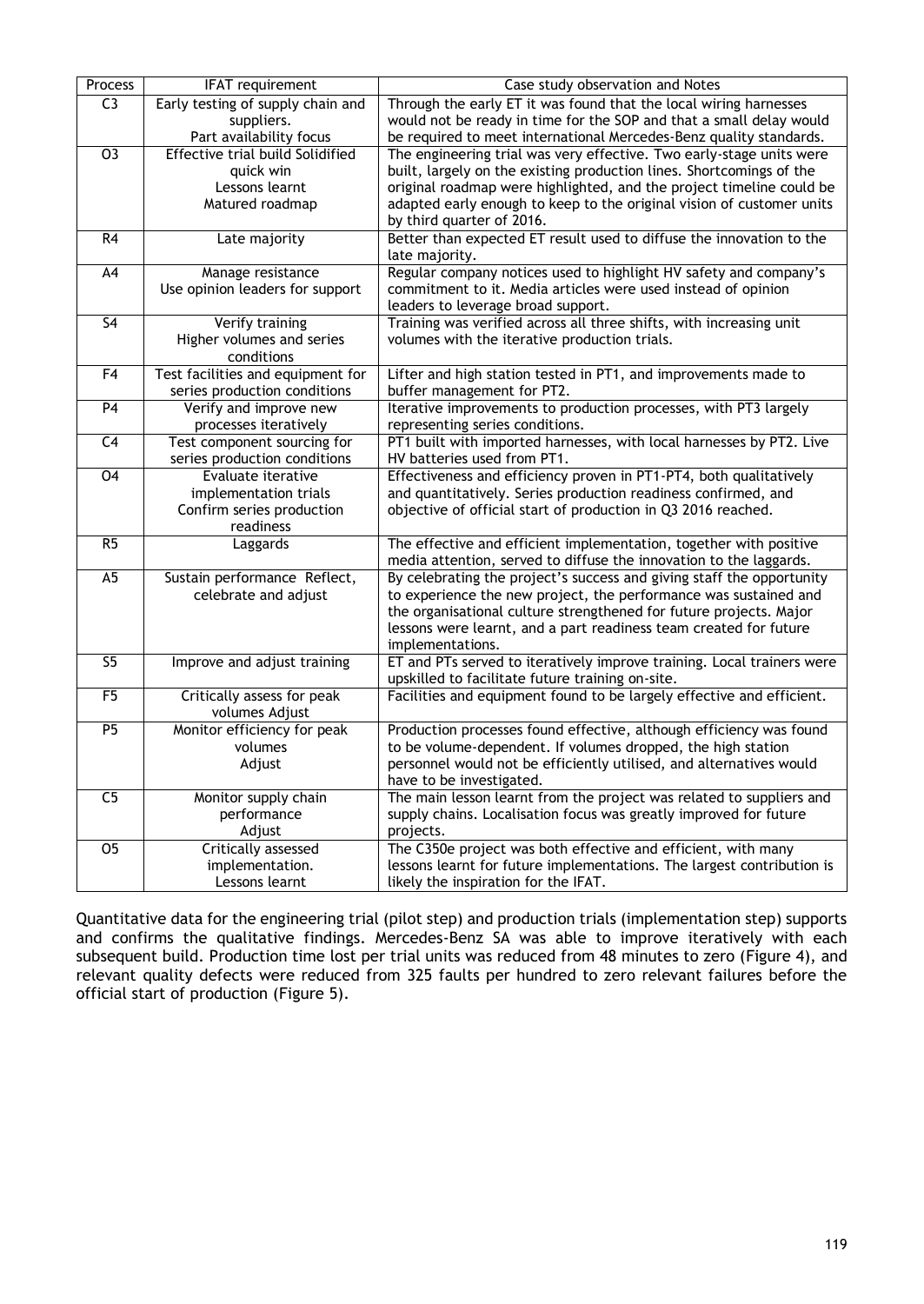

<span id="page-10-0"></span>

**Figure 4: Series production time lost during the production trials**

**Figure 5: 'Voice of the customer' audit findings**

## <span id="page-10-1"></span>**7 CONCLUSION AND FUTURE WORK**

The project has confirmed the IFAT as both effective and efficient through the proven seven stages of SSM. The effectiveness was demonstrated by the targeted introduction date being met in the 3rd Quarter of 2016, with over 1,500 units produced by the end of the first year, while the engineering and production trials proved the efficiency of the implementation in terms of production impacts. Safety remained uncompromised and paramount throughout the project, fulfilling the primary responsibility of the manufacturer. High-voltage technology had been successfully introduced to the production lines of Mercedes-Benz South Africa in a safe, effective, and efficient way, guided by the principles codified in this study. The first hybrid vehicle to be produced on the African continent was launched, with the method and processes enshrined in the implementation framework for automotive technology. This successful implementation demonstrates the applicability of the IFAT to high-voltage automotive manufacturing. While the framework was validated with the introduction of a hybrid vehicle, the author believes that it is equally applicable in other new technology implementation projects. With little to no change, the author believes that the IFAT can be used for the effective and efficient implementation of electric vehicles, including fuel cell electric vehicles. Although it was only validated in a South African context, it is believed to be applicable in other countries too. Future work could test the expanded applicability of this